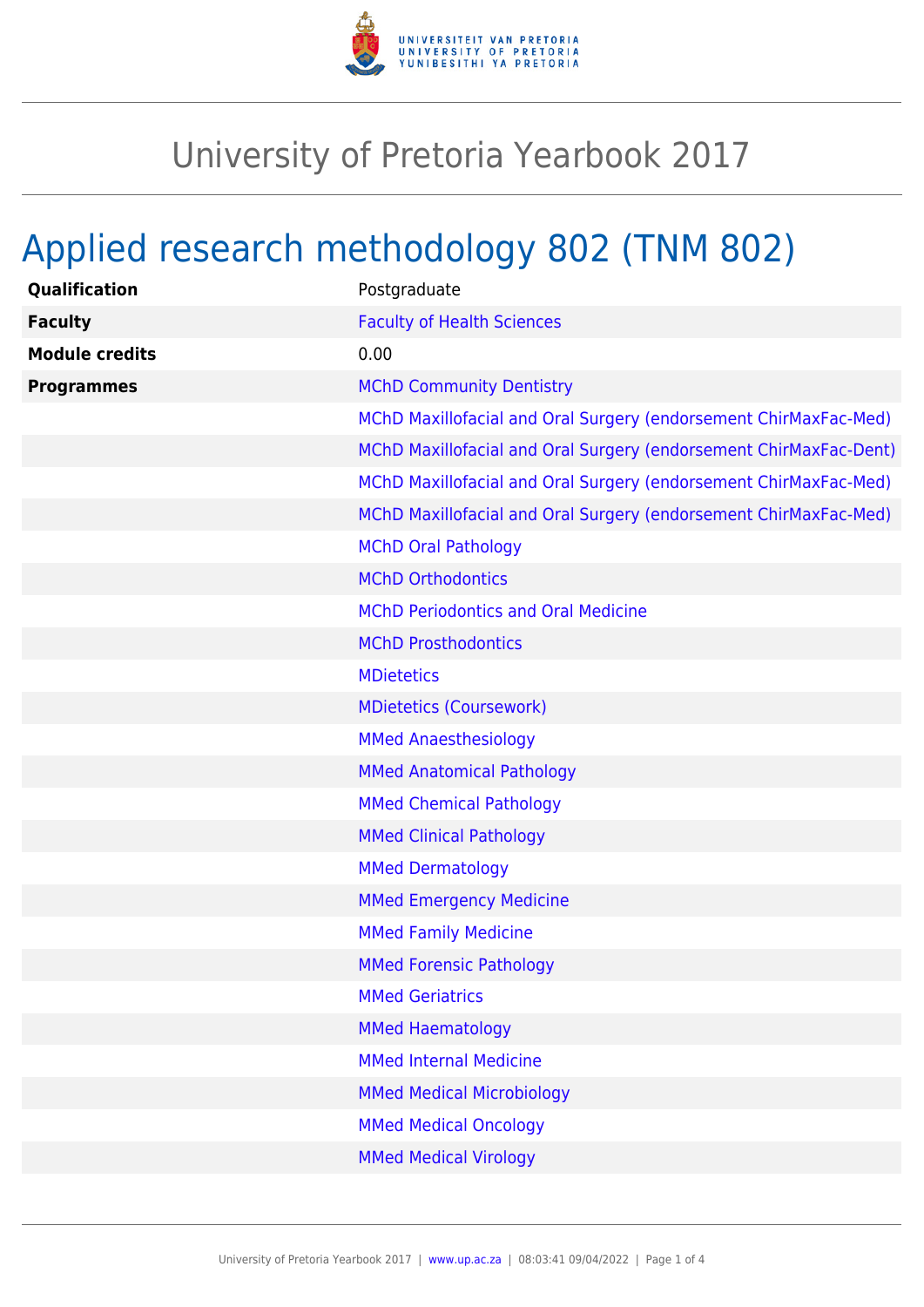

| <b>MMed Neurology</b>                           |
|-------------------------------------------------|
| <b>MMed Neurosurgery</b>                        |
| <b>MMed Nuclear Medicine</b>                    |
| <b>MMed Obstetrics and Gynaecology</b>          |
| <b>MMed Ophthalmology</b>                       |
| <b>MMed Orthopaedics</b>                        |
| <b>MMed Otorhinolaryngology</b>                 |
| <b>MMed Paediatric Surgery</b>                  |
| <b>MMed Paediatrics</b>                         |
| <b>MMed Plastic Surgery</b>                     |
| <b>MMed Psychiatry</b>                          |
| <b>MMed Public Health Medicine</b>              |
| <b>MMed Radiation Oncology</b>                  |
| <b>MMed Radiological Diagnostics</b>            |
| <b>MMed Surgery</b>                             |
| <b>MMed Thoracic Surgery</b>                    |
| <b>MMed Urology</b>                             |
| <b>MOccTher</b>                                 |
| <b>MOccTher Activity Theory (Coursework)</b>    |
| <b>MOccTher Hand Therapy (Coursework)</b>       |
| <b>MOccTher Neurology (Cousework)</b>           |
| <b>MOccTher Paediatrics (Coursework)</b>        |
| <b>MOccTher Psychiatry (Coursework)</b>         |
| <b>MPH</b>                                      |
| <b>MPhysio</b>                                  |
| <b>MPhysio Internal Medicine (Coursework)</b>   |
| MPhysio Neurology/Neurosurgery (Coursework)     |
| MPhysio Orthopaedic Manual Therapy (Coursework) |
| <b>MPhysio Orthopaedics (Coursework)</b>        |
| <b>MPhysio Paediatrics (Coursework)</b>         |
| <b>MPhysio Sports Medicine (Coursework)</b>     |
| <b>MPhysio Surgery (Coursework)</b>             |
| MPhysio Women's Health (Coursework)             |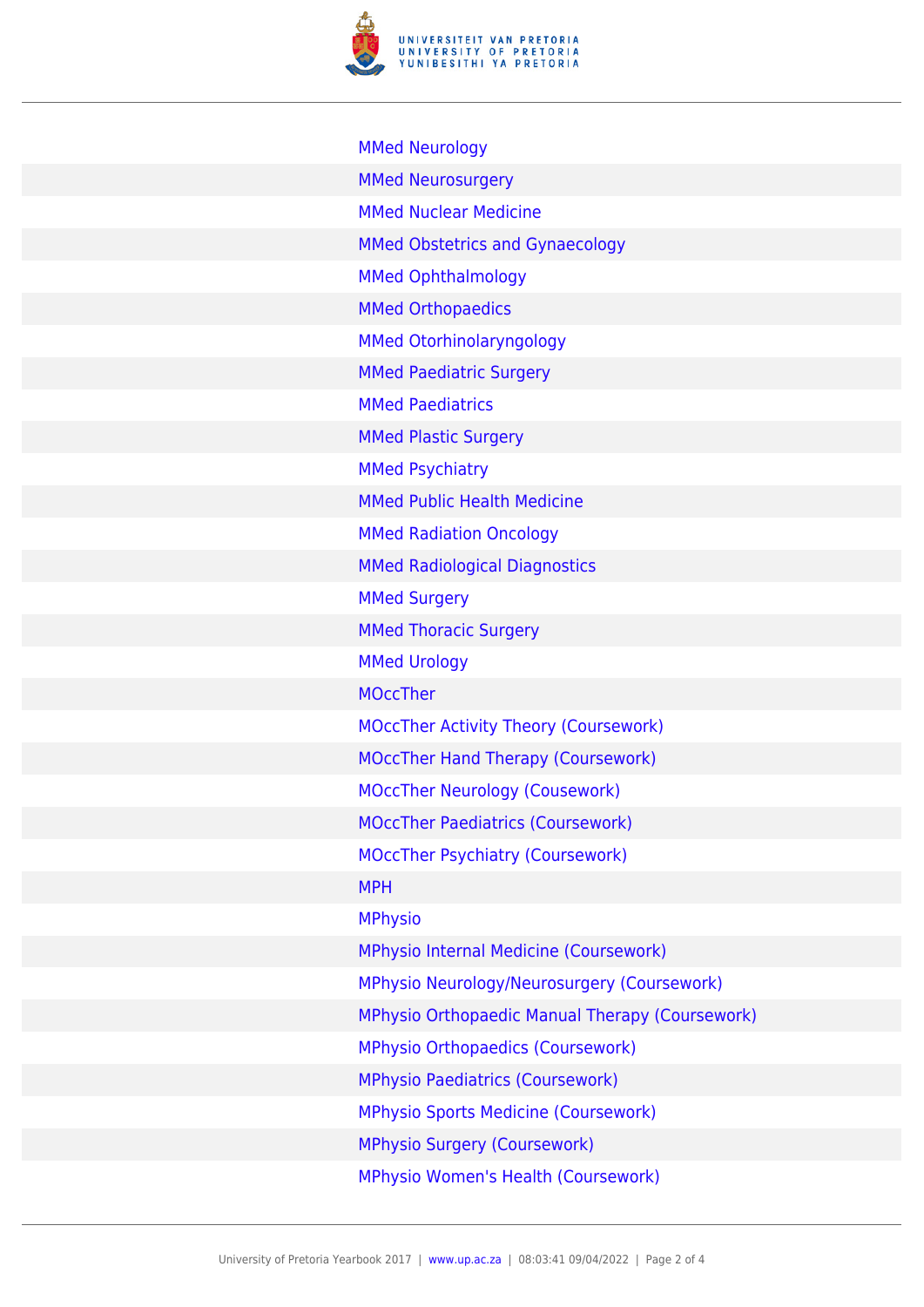

| <b>MRad Diagnostics</b>                                     |
|-------------------------------------------------------------|
| <b>MRad Nuclear Medicine</b>                                |
| <b>MRad Radiation Therapy</b>                               |
| <b>MSc Aerospace Medicine</b>                               |
| <b>MSc Anatomy</b>                                          |
| <b>MSc Applied Human Nutrition</b>                          |
| <b>MSc Cell Biology</b>                                     |
| <b>MSc Chemical Pathology</b>                               |
| <b>MSc Clinical Epidemiology</b>                            |
| MSc Dentistry Maxillofacial and Oral Radiology (Coursework) |
| MSc Dentistry Oral Surgery (Coursework)                     |
| <b>MSc Dentistry</b>                                        |
| <b>MSc Environmental Health</b>                             |
| <b>MSc Epidemiology</b>                                     |
| <b>MSc Haematology</b>                                      |
| <b>MSc Human Genetics</b>                                   |
| <b>MSc Human Physiology</b>                                 |
| <b>MSc Medical Applied Psychology</b>                       |
| <b>MSc Medical Criminalistics</b>                           |
| <b>MSc Medical Immunology</b>                               |
| <b>MSc Medical Microbiology</b>                             |
| <b>MSc Medical Nuclear Science</b>                          |
| <b>MSc Medical Oncology</b>                                 |
| <b>MSc Medical Physics</b>                                  |
| <b>MSc Medical Virology</b>                                 |
| <b>MSc Public Health</b>                                    |
| <b>MSc Radiation Oncology</b>                               |
| <b>MSc Reproductive Biology Andrology</b>                   |
| <b>MSc Reproductive Biology</b>                             |
| <b>MSc Sports Medicine (Coursework)</b>                     |
| <b>MSc Sports Science Biokinetics</b>                       |
| <b>MSc Sports Science Biomechanics</b>                      |
| <b>MSc Sports Science</b>                                   |